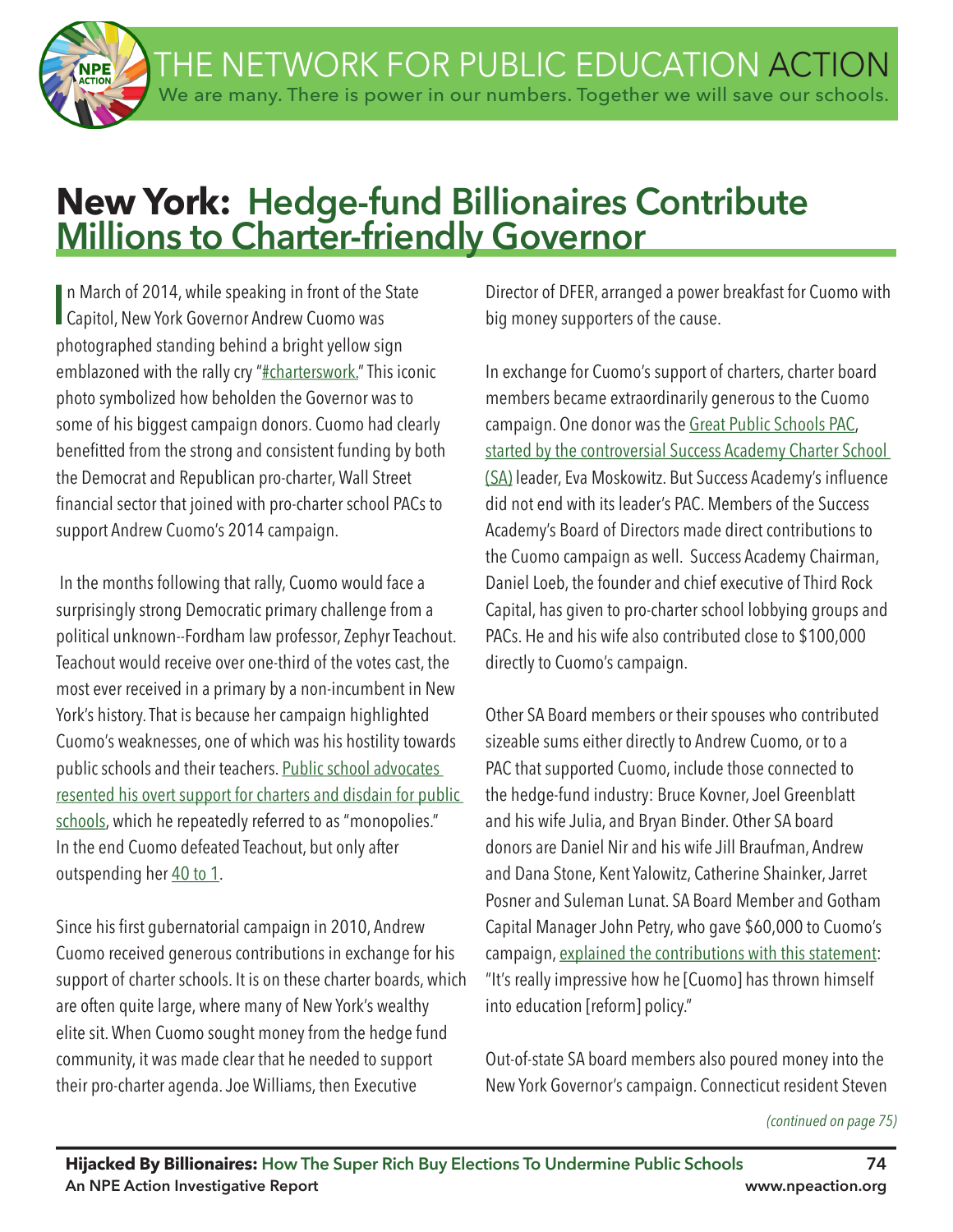#### *(continued from page 74)*

Galbraith gave \$35,000, and California residents John and Regina Scully added \$100,000 to Cuomo's coffers with \$50,000 in contributions given just a month before the 2014 election. Greg Sawers of New Jersey contributed \$10,000, and Samuel Cole, also of New Jersey, contributed \$42,500 to Andrew Cuomo. South Carolina resident and financier Charles Strauch contributed \$15,000 as well.

Success Academy supporters who contributed to Cuomo go beyond board members. For example, John Paulson contributed \$8.5 million dollars directly to Success Academy Network and also \$41,000 to Cuomo. Eli Broad's Foundation has invested nearly \$14,000,000 dollars in Success Academy, and Broad personally contributed \$60,800 to Andrew Cuomo.

Cuomo also received fnancial support from members of the Board of Directors of other charter schools, including Harlem Children's Zone. Wall Streeter Joseph DiMenna contributed \$50,000; Hedge funder Brian Higgins and his wife Tania contributed \$50,000; and Home Depot founder, Kenneth Langone, contributed \$75,000. Langone even agreed to head up a group of Republicans to support Cuomo's reelection specifically because of his pro-charter position, adding that: "Every time I am with the governor, I talk to him about charter schools. He gets it."

The Board of Directors of the KIPP charter chain directly and indirectly supported Cuomo as well: Washington, D.C. resident Katherine Bradley gave \$25,000 to Moskowitz's PAC, which in turn contributed to Cuomo, and Philippe Dauman, former CEO of Viacom, gave \$85,000 directly to Cuomo as did Whitney Tilson (\$12,000).

Michael Steinhardt, who opened the first Hebrew Academy Charter School in 2009, contributed \$75,000. Achievement First Charter Chain's board also contributed to Cuomo. Contributors included Connecticut residents William Berkely and Jonathan Sackler as well as John Ceriale, husband of past Board member Melissa Ceriale.

Those whose businesses depend on charter schools also gave to the Governor's re-election. Connecticut resident Brian Olson, whose construction company (Civic Builders) builds charter schools, contributed \$45,000. Winston Fisher is a past board member of Civic Builders, and its 2016 Gala Honoree. He and his family contributed \$192,500 directly to Cuomo. William Ackman of Pershing Square contributed \$76,000 to Andrew Cuomo's two campaigns. Ackman's Pershing Square Foundation joined the Turner-Agassi's fund (a for-proft), which is building charter schools en masse around the country.

McKenna, Long and Aldridge, a Georgia based law frm with a thriving practice in charter school law, had a PAC with the same name which contributed \$62,698.46 to Cuomo until the firm was swallowed up by Dentons, a multinational firm which started the Legacy Charter School chain. Dentons contributed \$1,000 to Cuomo.

Other "school reform" organizations that move beyond the charter sphere were also generous to a Governor who declared in 2012 that he alone was the lobbyist for students. StudentsFirstNY, an off-shoot of the national organization, was founded in 2012 by Joel Klein, Michelle Rhee, and hedge funders Daniel Loeb and Paul Tudor Jones. Cuomo's

#### *(continued on page 76)*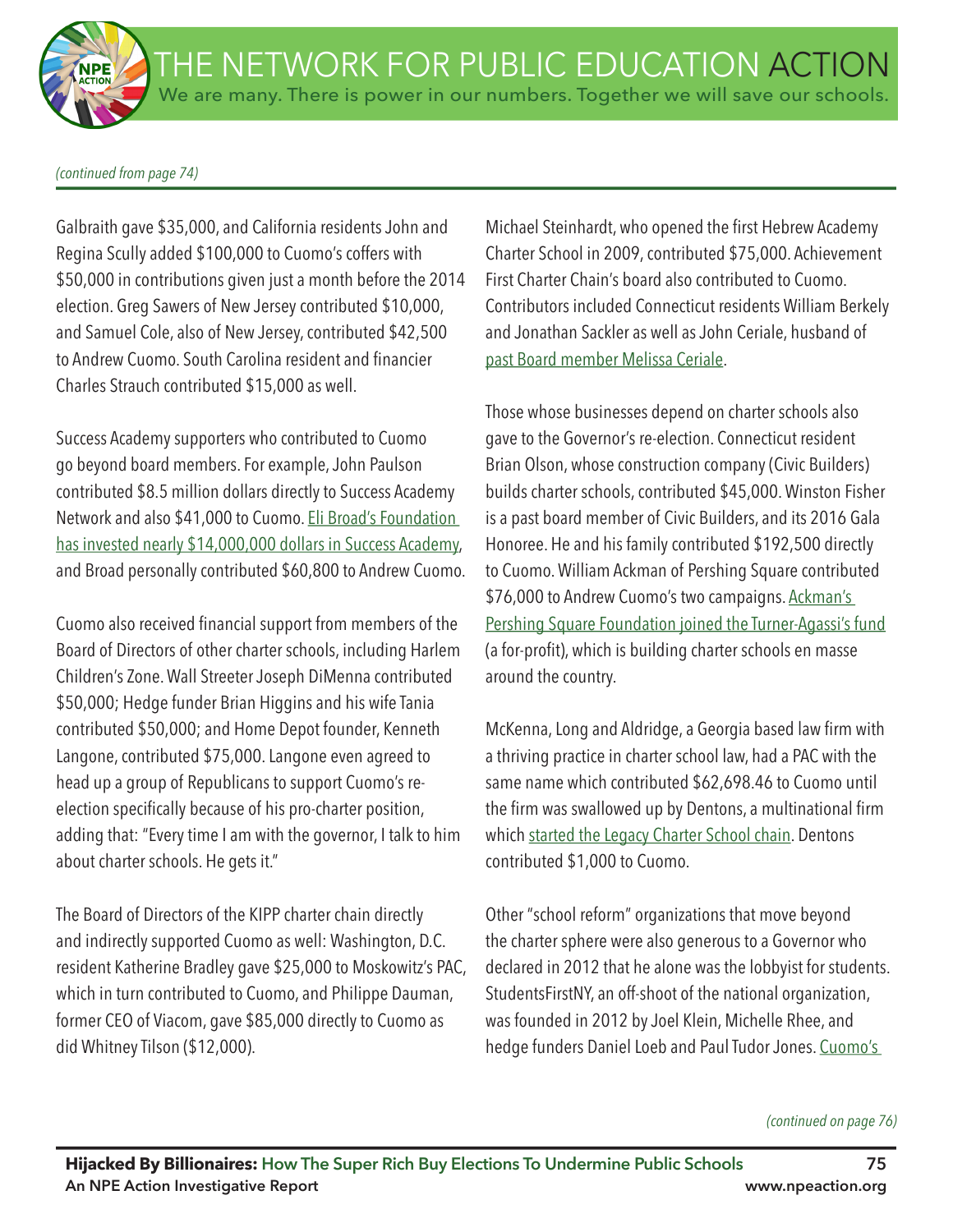*(continued from page 75)*

2015 State of the State speech mirrored, sometimes verbatim, the StudentsFirstNY's website's Mission and Priorities section.

The StudentsFirstNY Board of Directors contributed to the Cuomo campaign. Prominent attorney David Boies and his law firm gave \$125,000 to Cuomo and Joel Klein gave \$10,000.

StudentsFirstNY shares an address (345 7th Ave Suite 501 NYC) with several other pro-charter organizations: Families for Excellent Schools, Families for Excellent Schools Advocacy, New Yorkers for a Balanced Albany, and New Yorkers for Putting Students First. The New Yorkers for a Balanced Albany PAC was also established after the 2014 election.

New Yorkers for Putting Students First PAC contributed \$50,000 directly to Cuomo. Additionally, New Yorkers for Putting Students First contributed to the Independent Democratic Conference (IDC), a group of Senate "Independent" Democrats who vote with the Republicans on education reform. Families for Excellent Schools co-founder Bryan Lawrence contributed \$20,000 directly to Cuomo as well as to the PACs that support Cuomo.

Ravenel Boykin Curry IV of Eagle Capital Management, who is a supporter of charter schools, co-founder of DFER, and member of the Board of Directors of Education Reform Now Advocacy, contributed \$121,600 directly to Cuomo; \$60,800 before the 2014 election, and then again after the election was over. The most generous billionaire education reformer, however, was Connecticut's Paul Tudor Jones, whose family contributed \$400,000 to Cuomo directly and indirectly through PACs. Jones, a billionaire who made his fortune shorting the stock market right before the 2008 crash, believes it is his mission to save education, and by doing so, cure poverty.

All of the efforts and contributions made by charter advocates paid off. In the final two months of the election Andrew Cuomo outspent his Republican gubernatorial opponent, Rob Astorino, five to one. Cuomo was re-elected by a 13% margin. Post-election, Andrew Cuomo Inc. was left with about \$9,000,000 million dollars for his next campaign.

With an eye toward his 2018 reelection, Cuomo raised over \$5.1 million in the first half of 2017. Both in and out-of-state charter friendly PACs and individuals, such as Moskowitz's Great Public Schools PAC, Ravenel Curry, Jim Walton and Carrie Walton Penner, are among Cuomo's largest 2017  $contributors.$ 

*(continued on page 77)*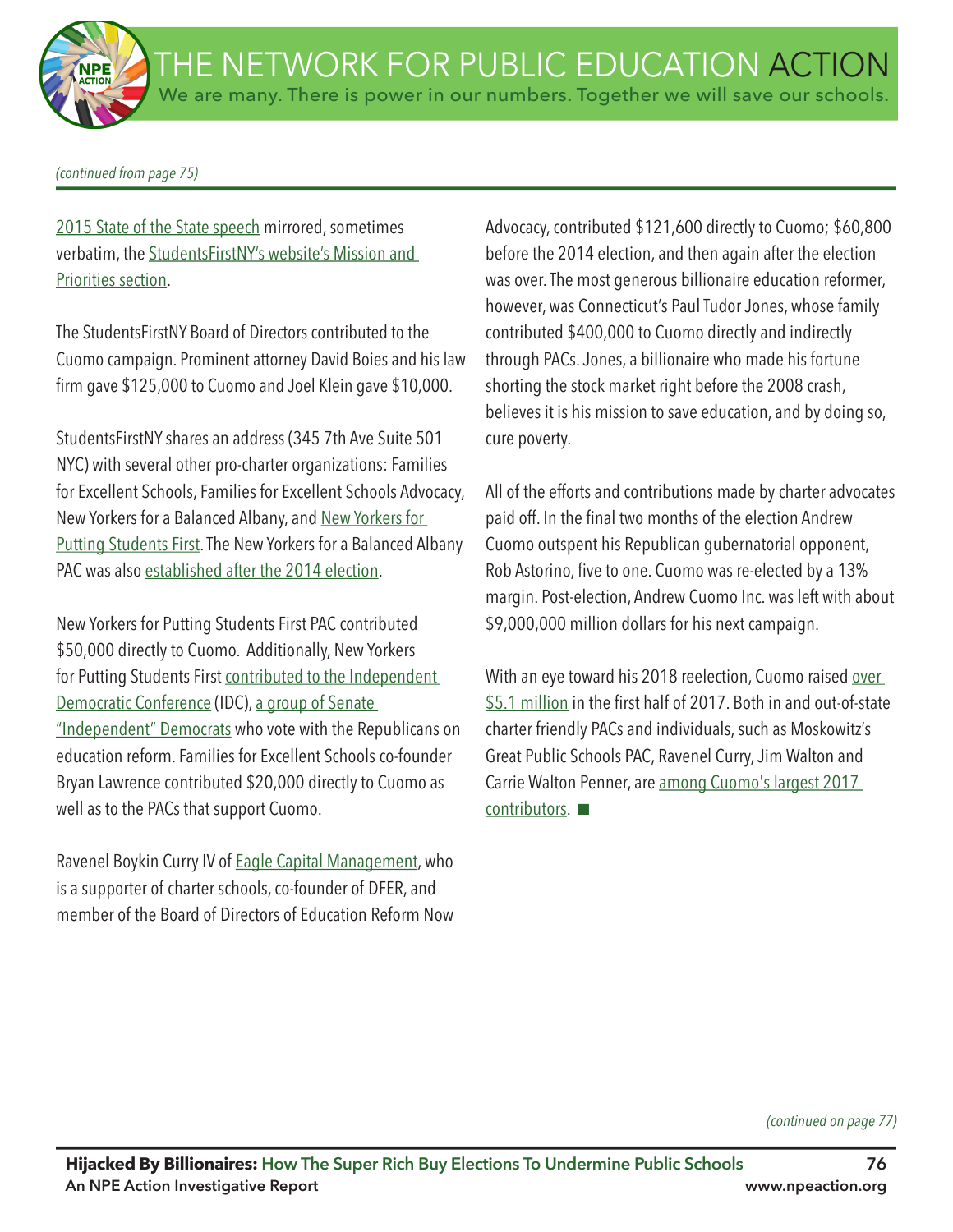*(continued from page 76)*

#### Table 1: In-State Contributors to Andrew Cuomo 2018, Inc.<sup>1</sup> and PACs that contributed to **Andrew Cuomo 2018, Inc.**

| <b>DIRECT CONTRIBUTIONS</b><br><b>TO ANDREW CUOMO</b>                                                                  | <b>DATE</b>                                                                      | <b>AMOUNT</b>                                                                       |
|------------------------------------------------------------------------------------------------------------------------|----------------------------------------------------------------------------------|-------------------------------------------------------------------------------------|
| New Yorkers for Putting Students First<br>(and New Yorkers for Putting Students<br><b>First Independent Committee)</b> | 11/25/2013<br>12/10/2012                                                         | \$25,000.00<br>\$25,000.00                                                          |
| <b>Coalition for Public Charter</b><br><b>Schools PAC</b>                                                              | 12/10/2012                                                                       | \$10,000.00                                                                         |
| <b>Democrats for Education</b><br>Reform - New York State                                                              | 05/05/2014<br>12/10/2012<br>01/13/2014<br>12/27/2012<br>07/13/2012<br>01/07/2014 | \$5,000.00<br>\$10,000.00<br>\$10,000.00<br>\$10,000.00<br>\$1,000.00<br>\$4,000.00 |
| <b>Great Public Schools Political Action</b><br>Committee                                                              | 11/16/2011<br>04/10/2012<br>12/20/2011<br>05/24/2011                             | \$15,000.00<br>\$15,000.00<br>\$10,000.00<br>\$25,000.00                            |
| Charter P.A.C.                                                                                                         | 11/03/2011                                                                       | \$1,500.00                                                                          |

| <b>CONTRIBUTORS WITH</b><br><b>SUCCESS ACADEMY TIES</b>                                                  | <b>DATE</b>                            | <b>AMOUNT</b>                            |
|----------------------------------------------------------------------------------------------------------|----------------------------------------|------------------------------------------|
| Daniel Loeb - Success Academy Board<br>President/Chairman of Third Point LLC                             | 09/04/2014<br>11/07/2011<br>08/09/2011 | \$41,000.00<br>\$4,367.00<br>\$15,000.00 |
| Margaret Loeb - wife of Daniel<br>Loeb                                                                   | 09/23/2014<br>11/25/2013               | \$19,000.00<br>\$10,000.00               |
| <b>Bruce Kovner - spouse of Success</b><br><b>Academy Board member Suzie</b><br>Kovner/Caxton Associates | 05/29/2014<br>11/25/2013               | \$5,000.00<br>\$40,000.00                |
| Joel Greenblatt - Success Academy<br>board member/Gotham<br>Management                                   | 12/10/2012<br>05/24/2011               | \$25,000.00<br>\$15,000.00               |

1 Previously called Andrew Cuomo 2014.

*(continued on page 78)*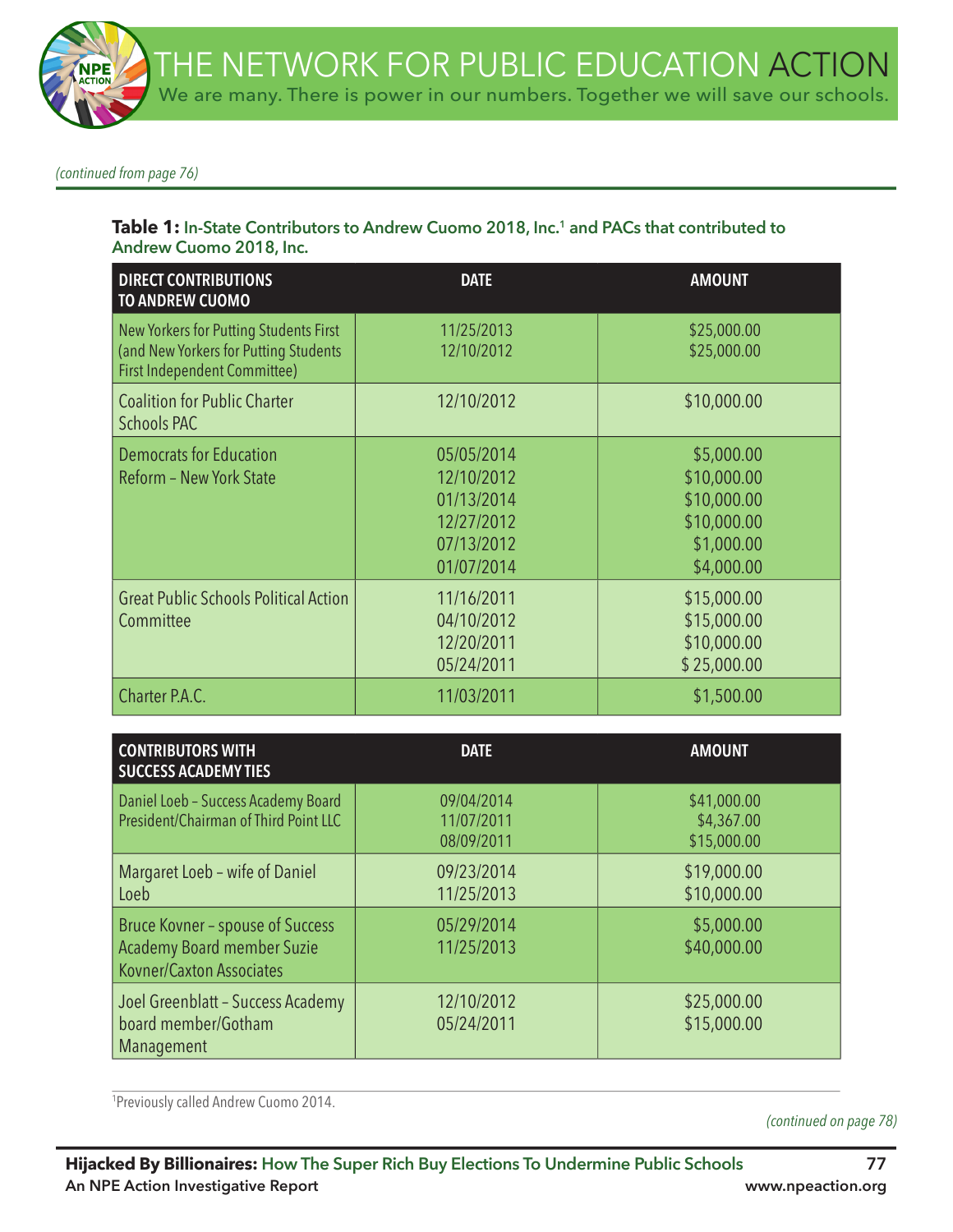*(continued from page 77)*

#### **Table 1** *continued***: In-State Contributors to Andrew Cuomo 2018, Inc. and PACs that contributed to Andrew Cuomo 2018, Inc.**

| <b>CONTRIBUTORS WITH</b><br><b>SUCCESS ACADEMY TIES</b>                                                | <b>DATE</b>                                          | <b>AMOUNT</b>                                            |
|--------------------------------------------------------------------------------------------------------|------------------------------------------------------|----------------------------------------------------------|
| Julia Greenblatt - wife of Joel<br>Greenblatt                                                          | 11/13/2013                                           | \$25,000.00                                              |
| Daniel Nir - former Success Acad-<br>emy board member/spouse of Jill<br><b>Braufman/Gracie Capital</b> | 11/25/2013<br>12/10/2012<br>09/23/2014               | \$10,000.00<br>\$25,000.00<br>\$25,000.00                |
| Jill Braufman - former Success Acad-<br>emy board member/spouse of Daniel<br>Nir                       | 11/16/2011<br>08/29/2013                             | \$50,000.00<br>\$7,500.00                                |
| Bryan Binder - Success Academy<br>board member/Castleline Holdings                                     | 01/10/2014<br>12/10/2012<br>12/10/2012               | \$10,000.00<br>\$5,000.00<br>\$5,000.00                  |
| Kent Yalowitz - Success Academy<br>board member                                                        | 09/23/2014                                           | \$5,000.00                                               |
| Catherine Shainker - Success Academy<br>board member                                                   | 10/06/2014<br>10/06/2014                             | \$1,000.00<br>\$1,000.00                                 |
| <b>Andrew Stone - Success Academy</b><br>board member                                                  | 10/20/2014<br>12/10/2012<br>11/16/2011               | \$10,000.00<br>\$25,000.00<br>\$25,000.00                |
| Dana Stone - spouse of Andrew Stone                                                                    | 11/25/2013                                           | \$25,000.00                                              |
| Jarret Posner - Success Academy<br>board member                                                        | 08/29/2014                                           | \$2,500.00                                               |
| Kelly Posner - sister of Jarret Posner                                                                 | 01/11/2013                                           | \$20,000.00                                              |
| Suleman Lunat - Success Academy<br>board member                                                        | 09/23/2014                                           | \$1,000.00                                               |
| John Petry - Success Academy board<br>member                                                           | 12/10/2012<br>05/24/2011<br>11/14/2013<br>09/23/2014 | \$10,000.00<br>\$15,000.00<br>\$10,000.00<br>\$25,000.00 |

*(continued on page 79)*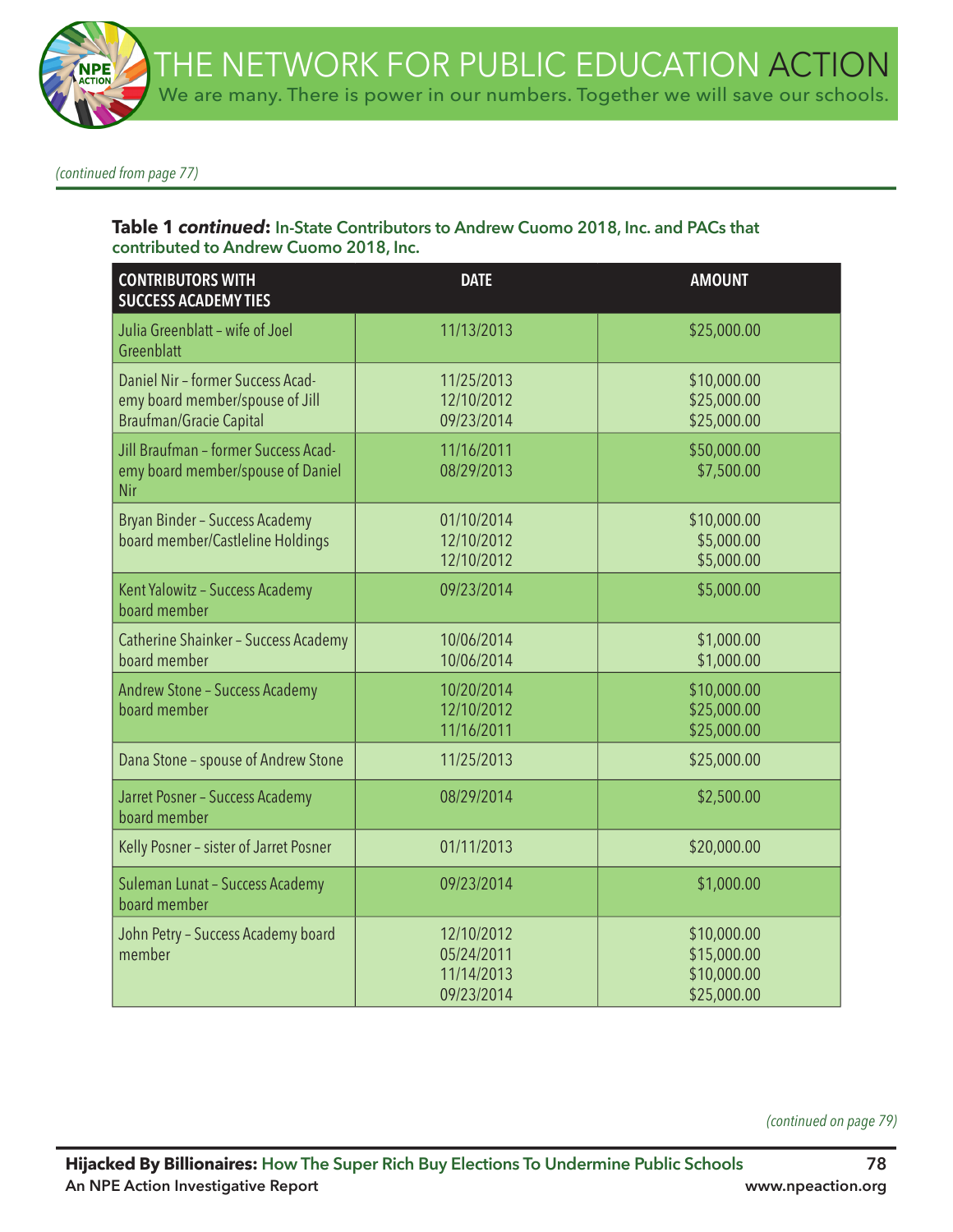

*(continued from page 78)*

#### **Table 1** *continued***: In-State Contributors to Andrew Cuomo 2018, Inc. and PACs that contributed to Andrew Cuomo 2018, Inc.**

| <b>CONTRIBUTORS WITH STUDENTS-</b><br><b>FIRST TIES</b>                 | <b>DATE</b>                            | <b>AMOUNT</b>                             |
|-------------------------------------------------------------------------|----------------------------------------|-------------------------------------------|
| Joel Klein - StudentsFirst NY founder/<br>former NYC Schools Chancellor | 12/27/2012                             | \$10,000.00                               |
| David Boies - StudentsFirst board<br>member                             | 06/26/2014<br>06/07/2011<br>03/19/2013 | \$25,000.00<br>\$25,000.00<br>\$25,000.00 |
| <b>Boies, Schiller and Flexner -</b><br>David Boies/Chairman            | 12/27/2013<br>12/27/2012               | \$25,000.00<br>\$25,000.00                |
| Roger Hertog - former StudentsFirst<br>board member                     | 05/22/2013                             | \$30,000.00                               |

| <b>CONTRIBUTORS WITH HARLEM</b><br><b>CHILDREN'S ZONE TIES</b>                  | <b>DATE</b>              | <b>AMOUNT</b>              |
|---------------------------------------------------------------------------------|--------------------------|----------------------------|
| Stanley Druckenmiller - Harlem<br>Children's Zone trustee                       | 03/04/2014               | \$60,800.00                |
| Joseph DiMenna - Harlem Children's<br>Zone board member                         | 02/08/2012               | \$50,000.00                |
| Tania Higgins - wife of Brian<br>Higgins/Harlem Children's Zone<br>board member | 02/16/2011<br>08/30/2013 | \$25,000.00<br>\$10,000.00 |
| Ken Langone - Harlem Children's Zone<br>chairman emeritus/Home Depot founder    | 03/19/2013               | \$50,000.00                |

| <b>CONTRIBUTORS WITH KIPP TIES</b>                     | <b>DATE</b>                                          | <b>AMOUNT</b>                                          |
|--------------------------------------------------------|------------------------------------------------------|--------------------------------------------------------|
|                                                        |                                                      |                                                        |
| Whitney Tilson - KIPP board member/<br>DFER co-founder | 01/07/2014<br>06/07/2011<br>12/27/2012               | \$1,000.00<br>\$1,000.00<br>\$10,000.00                |
| Philippe Dauman - KIPP board member                    | 07/04/2014                                           | \$60,000.00                                            |
| Larry Robbins - former KIPP board<br>chair             | 07/09/2014<br>12/10/2012<br>05/24/2011<br>01/07/2014 | \$5,800.00<br>\$25,000.00<br>\$5,000.00<br>\$25,000.00 |

*(continued on page 80)*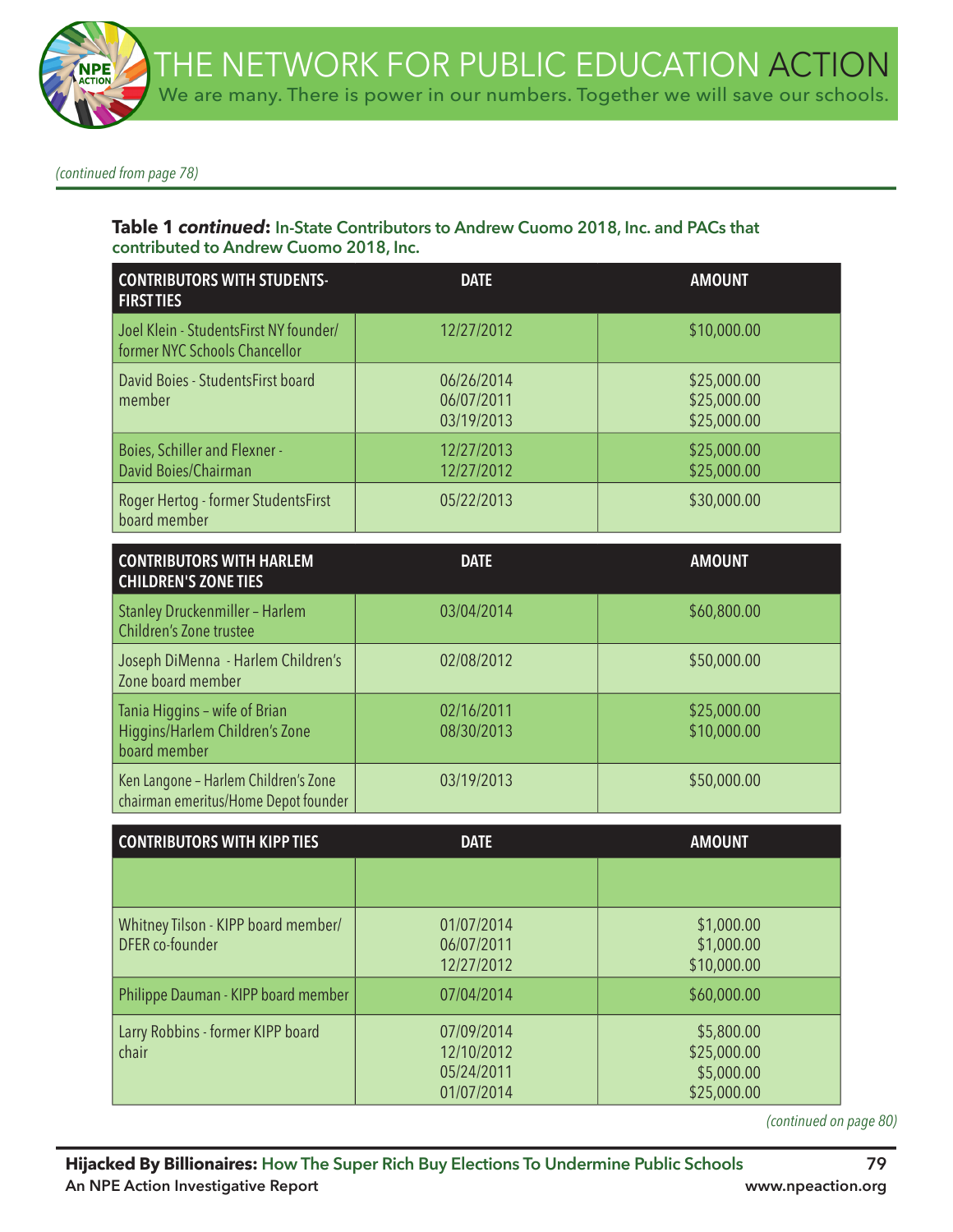*(continued from page 79)*

#### **Table 1** *continued***: In-State Contributors to Andrew Cuomo 2018, Inc. and PACs that contributed to Andrew Cuomo 2018, Inc.**

| <b>CONTRIBUTORS WITH</b><br><b>OTHER CHARTER TIES</b>                                                              | <b>DATE</b>                                          | <b>AMOUNT</b>                                          |
|--------------------------------------------------------------------------------------------------------------------|------------------------------------------------------|--------------------------------------------------------|
| Ravenel Boykin Curry IV                                                                                            | 11/16/2011<br>05/31/2011<br>12/10/2012<br>06/23/2011 | \$5,000.00<br>\$30,000.00<br>\$23,800.00<br>\$2,000.00 |
| Michael Steinhardt - Hebrew Charter<br><b>School Center founder</b>                                                | 05/29/2014                                           | \$40,000.00                                            |
| Sara Steinhardt Berman - daughter of<br>Michael Steinhardt/Hebrew Charter<br><b>School Center board chair</b>      | 05/29/2014                                           | \$40,000.00                                            |
| David Steinhardt - son of Michael<br>Steinhardt                                                                    | 05/29/2014                                           | \$20,000.00                                            |
| Bryan Lawrence - Girls Prep Charter<br><b>School founder/Families for Excellent</b><br><b>Education co-founder</b> | 11/16/2011                                           | \$10,000.00                                            |
| Winston Fisher - Civics Builders (builds<br>charter schools) former board member                                   | 08/06/2013<br>07/24/2014<br>12/27/2012               | \$22,500.00<br>\$12,000.00<br>\$25,000.00              |
| Jessica Fisher - spouse of Winston Fisher                                                                          | 07/24/2014                                           | \$13,000.00                                            |
| Steve Fisher - Fisher Brothers partner<br>with Winston Fisher                                                      | 08/06/2013<br>06/17/2014                             | \$22,500.00<br>\$25,000.00                             |
| Kenneth Fisher - Fisher Brothers<br>partner with Winston Fisher                                                    | 12/27/2012<br>04/19/2011<br>06/17/2014               | \$25,000.00<br>\$5,000.00<br>\$25,000.00               |
| William Ackman - Turner-Agassi<br>charter school builders partner                                                  | 05/22/2013                                           | \$50,000.00                                            |

*Source: New York State Board of Elections*

*(continued on page 81)*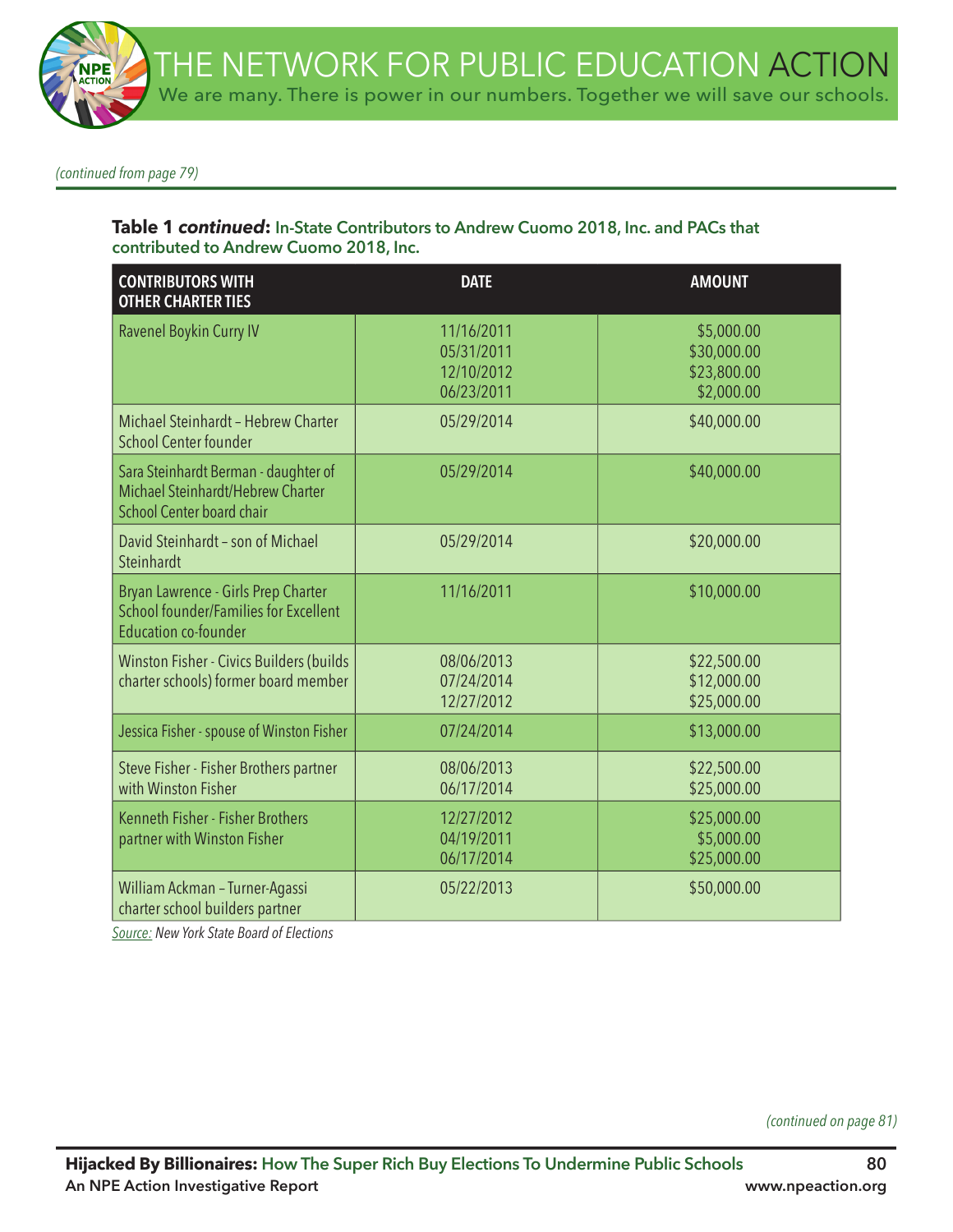*(continued from page 80)*

#### **Table 2: Out-of-State Contributors to Andrew Cuomo 2018, Inc. and PACs that contributed to Andrew Cuomo 2018, Inc.**

| <b>CONTRIBUTORS WITH</b><br><b>SUCCESS ACADEMY TIES</b>  | <b>DATE</b>              | <b>AMOUNT</b>             |
|----------------------------------------------------------|--------------------------|---------------------------|
| Samuel Cole - Success Academy board<br>member            | 09/23/2014               | \$12,500.00               |
| Steven Galbraith - Success Academy<br>board member       | 09/24/2014               | \$35,000.00               |
| John Scully - Success Academy board<br>member            | 08/29/2014               | \$50,000.00               |
| <b>Charles Strauch - Success Academy</b><br>board member | 12/27/2013<br>11/17/2011 | \$5,000.00<br>\$10,000.00 |

| <b>CONTRIBUTORS WITH</b><br><b>ACHIEVEMENT FIRST TIES</b>                                   | <b>DATE</b>                                          | <b>AMOUNT</b>                                           |
|---------------------------------------------------------------------------------------------|------------------------------------------------------|---------------------------------------------------------|
| Jonathan Sackler                                                                            | 07/18/2011<br>12/10/2012<br>11/25/2013<br>09/24/2014 | \$1,000.00<br>\$10,000.00<br>\$15,000.00<br>\$20,000.00 |
| John Ceriale - husband of past<br>Achievement First board member,<br><b>Melissa Ceriale</b> | 05/30/2014                                           | \$25,000.00                                             |

| <b>CONTRIBUTORS WITH</b><br><b>OTHER CHARTER TIES</b>                         | <b>DATE</b>                            | <b>AMOUNT</b>                             |
|-------------------------------------------------------------------------------|----------------------------------------|-------------------------------------------|
| Sonia Jones - wife of Paul Tudor Jones/<br>StudentsFirstNY director           | 03/19/2013                             | \$25,000.00                               |
| Katherine Bradley - KIPP board<br>member                                      | 12/10/2012                             | \$5,000.00                                |
| <b>Charles Ledley - Education Reform</b><br>Now/DFER board member             | 12/27/2012                             | \$10,000.00                               |
| Brian Olson - Civic Builders Founder<br>(charter school construction company) | 11/25/2013<br>06/15/2011<br>12/10/2012 | \$25,000.00<br>\$10,000.00<br>\$10,000.00 |

*(continued on page 82)*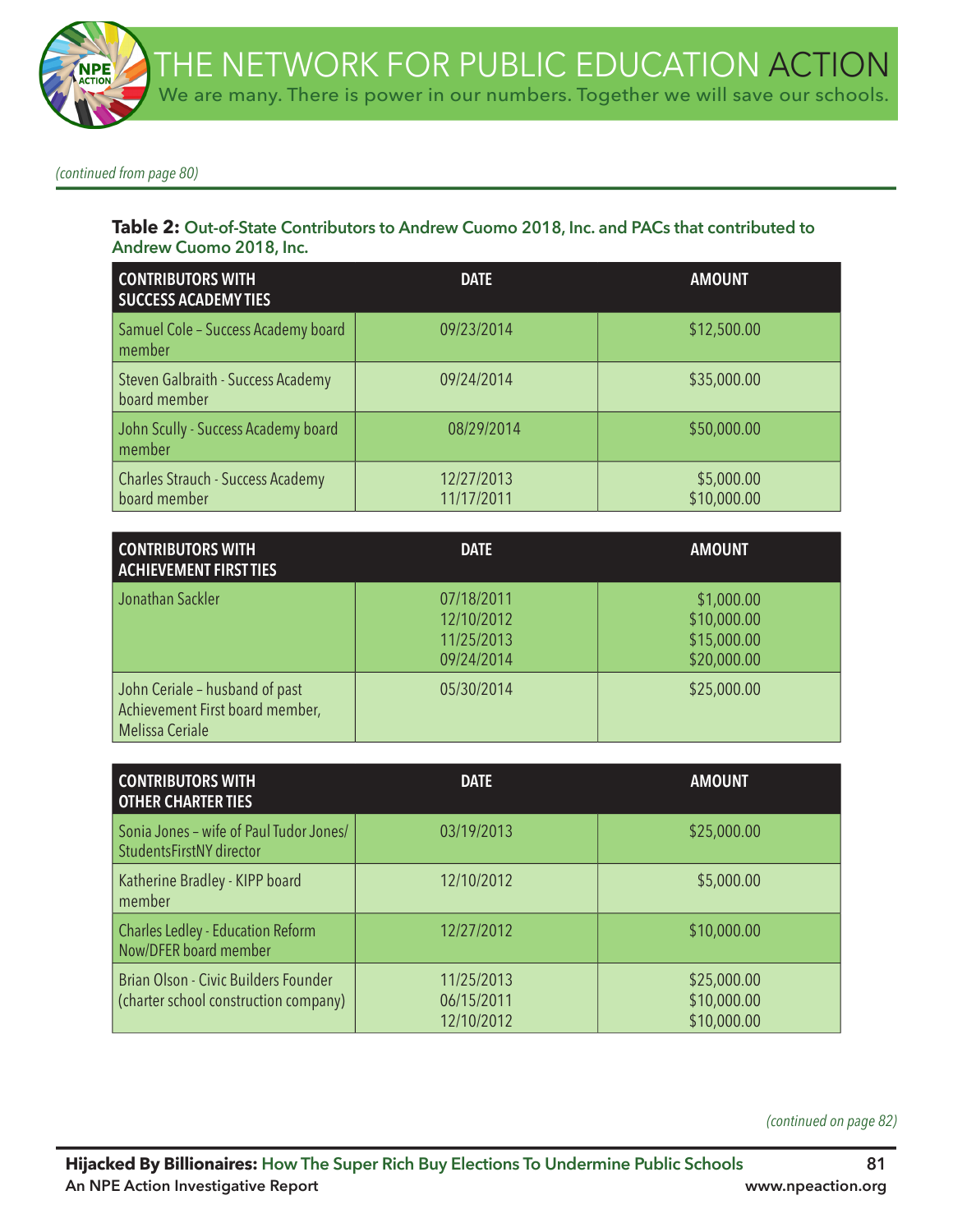*(continued from page 81)*

#### **Table 2** *continued***: Out-of-State Contributors to Andrew Cuomo 2018, Inc. and PACs that contributed to Andrew Cuomo 2018, Inc.**

| <b>CONTRIBUTORS WITH</b><br><b>OTHER CHARTER TIES</b>                       | <b>DATE</b>              | <b>AMOUNT</b>              |
|-----------------------------------------------------------------------------|--------------------------|----------------------------|
| J.C. Huizenga - National Heritage<br>Academies (for-profit charter) founder | 03/25/2014<br>12/10/2012 | \$15,000.00<br>\$25,000.00 |
| <b>Anthony Davis - Achievement First</b><br>board member                    | 05/24/2011               | \$25,000.00                |

*Source: New York State Board of Elections*

#### **Table 3: In-State Contributors to New Yorkers for Putting Students First**

| NEW YORKERS FOR PUTTING<br><b>STUDENTS FIRST (and New Yorkers)</b><br>for Putting Students First<br>Independent Committee) | <b>DATE</b>              | <b>AMOUNT</b>               |
|----------------------------------------------------------------------------------------------------------------------------|--------------------------|-----------------------------|
| Daniel Loeb                                                                                                                | 08/02/2013<br>07/10/2012 | \$140,000.00<br>\$75,000.00 |

*Source: New York State Board of Elections*

#### **Table 4: Out-of-State Contributors to New Yorkers for Putting Students First**

| <b>NEW YORKERS FOR PUTTING</b><br><b>STUDENTS FIRST (and New Yorkers)</b><br><b>for Putting Students First</b><br><b>Independent Committee)</b> | <b>DATE</b>                            | <b>AMOUNT</b>                               |
|-------------------------------------------------------------------------------------------------------------------------------------------------|----------------------------------------|---------------------------------------------|
| Paul Tudor Jones and Sonia Jones                                                                                                                | 07/15/2013<br>08/13/2013<br>08/11/2012 | \$125,000.00<br>\$125,000.00<br>\$75,000.00 |

*Source: New York State Board of Elections*

#### **Table 5: In-State Contributors to Coalition for Public Charter School PAC**

| <b>CONTRIBUTIONS TO COALITION</b><br><b>FOR PUBLIC CHARTER SCHOOLS PAC</b> | <b>DATE</b>              | <b>AMOUNT</b>              |
|----------------------------------------------------------------------------|--------------------------|----------------------------|
| <b>Bruce Kovner</b>                                                        | 06/24/2013<br>05/15/2012 | \$50,000.00<br>\$10,000.00 |
| Michael Steinhardt                                                         | 01/23/2013               | \$25,000.00                |

*Source: New York State Board of Elections*

*(continued on page 83)*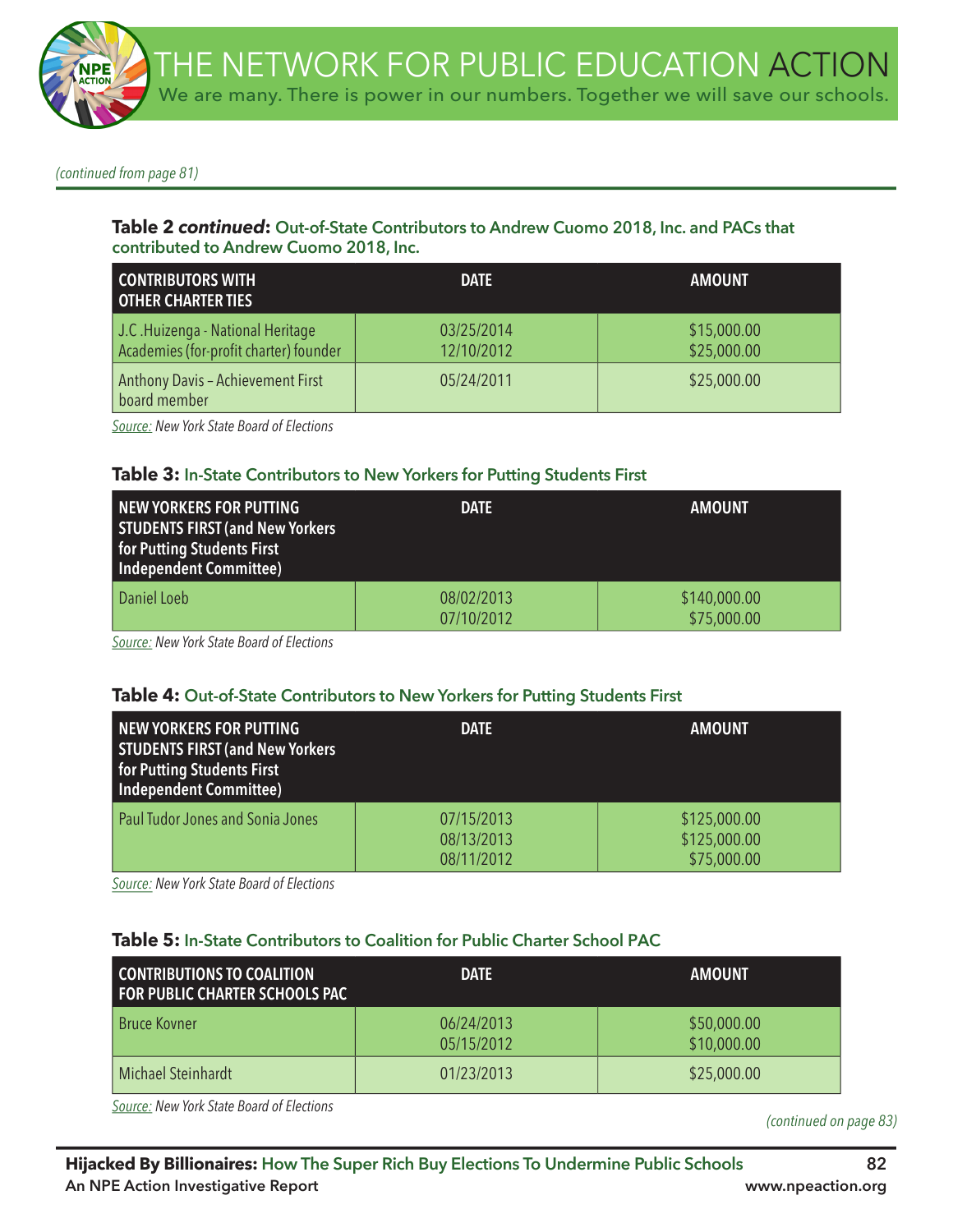*(continued from page 82)*

# **Table 6: Out-of-State Contributors to Coalition for Public Charter School PAC**

| <b>CONTRIBUTIONS TO COALITION FOR</b><br><b>PUBLIC CHARTER SCHOOLS PAC</b> | <b>DATE</b> | <b>AMOUNT</b> |
|----------------------------------------------------------------------------|-------------|---------------|
| Paul Tudor Jones                                                           | 09/11/2012  | \$50,000.00   |
| Jonathan Sackler                                                           | 02/07/2013  | \$15,000.00   |

*Source: New York State Board of Elections*

#### **Table 7: In-State Contributors to Great Public Schools Action Committee**

| <b>CONTRIBUTIONS TO GREAT PUBLIC</b><br><b>SCHOOLS POLITICAL ACTION</b><br><b>COMMITTEE</b> | <b>DATE</b> | <b>AMOUNT</b> |
|---------------------------------------------------------------------------------------------|-------------|---------------|
| Joel Greenblatt                                                                             | 01/07/2014  | \$75,000.00   |
| Roger Hertog                                                                                | 11/18/2014  | \$25,000.00   |

*Source: New York State Board of Elections*

# **Table 8: Out-of-State Contributors to Great Public Schools Action Committee**

| CONTRIBUTIONS TO GREAT PUBLIC<br>SCHOOLS POLITICAL ACTION<br><b>COMMITTEE</b> | <b>DATE</b> | <b>AMOUNT</b> |
|-------------------------------------------------------------------------------|-------------|---------------|
| Katherine Bradley                                                             | 03/22/2012  | \$25,000.00   |

*Source: New York State Board of Elections*

# **Table 9: In-State Contributors to Charter PAC**

| <b>CONTRIBUTIONS TO CHARTER PAC</b> | <b>DATE</b> | <b>AMOUNT</b> |
|-------------------------------------|-------------|---------------|
| Roger Hertog                        | 09/20/2011  | \$25,000.00   |
| <b>Bruce Kovner</b>                 | 09/08/2011  | \$25,000.00   |

*Source: New York State Board of Elections*

*(continued on page 84)*